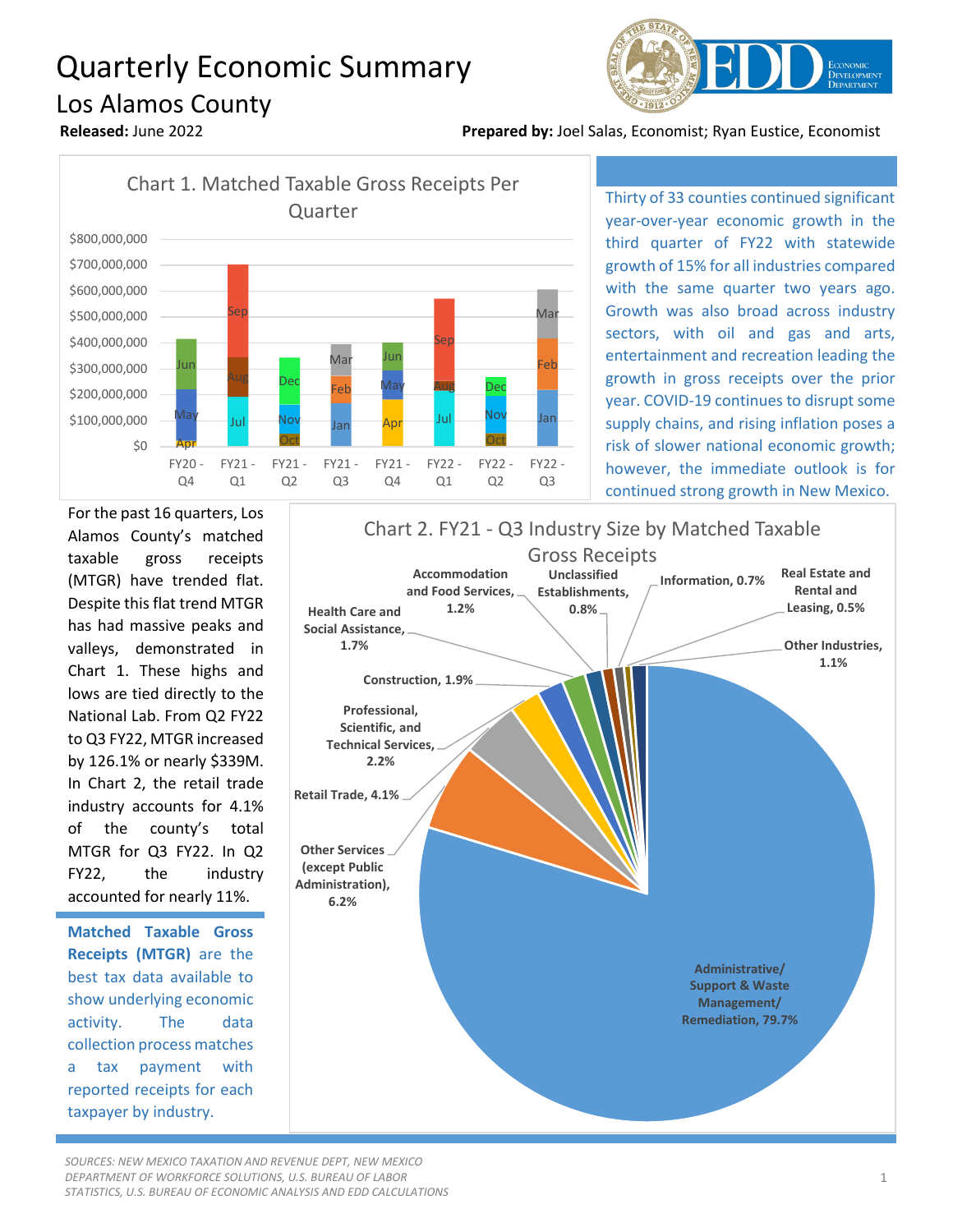## Quarterly Economic Summary Los Alamos County



## **Table 1. FY22 - Q3 Matched Taxable Gross Receipts by Industry**

| <b>Industries</b>                                     | <b>FY22 - Q3</b> |                | <b>YOY Growth</b> | YOY % Change |     | 2-Year % Change |        |     |        |
|-------------------------------------------------------|------------------|----------------|-------------------|--------------|-----|-----------------|--------|-----|--------|
| Accommodation and Food Services                       |                  | 7,312,066 \$   |                   | 2,405,321    |     |                 | 49%    |     | 33%    |
| Administrative/Support & Waste Management/Remediation |                  | 478,853,083 \$ |                   | 148,622,605  |     |                 | 45%    |     | 59%    |
| Agriculture, Forestry, Fishing, and Hunting           |                  | 29,288         | -S                | 29,288 N/A   |     |                 |        |     | 9052%  |
| Arts, Entertainment, and Recreation                   |                  | $442,842$ \$   |                   | (391, 659)   |     |                 | $-47%$ |     | $-65%$ |
| Construction                                          |                  | 11,259,986 \$  |                   | 259,619      |     |                 | 2%     |     | $-28%$ |
| <b>Educational Services</b>                           |                  | $485,147$ \$   |                   | 244,056      |     |                 | 101%   |     | 86%    |
| Finance and Insurance                                 |                  | $1,328,244$ \$ |                   | (176, 139)   |     |                 | $-12%$ |     | 12%    |
| <b>Health Care and Social Assistance</b>              |                  | 9,946,946      |                   | 1,420,535    |     |                 | 17%    |     | 18%    |
| Information                                           |                  | $4,379,041$ \$ |                   | 1,078,254    |     |                 | 33%    |     | $-29%$ |
| Management of Companies and Enterprises               |                  | 32,880 \$      |                   | 32,880 N/A   |     |                 |        | N/A |        |
| Manufacturing                                         |                  | $2,477,848$ \$ |                   | 1,261,275    |     |                 | 104%   |     | 31%    |
| Mining, Quarrying, and Oil and Gas Extraction         |                  | $16,111$ \$    |                   | $16,111$ N/A |     |                 |        | N/A |        |
| Other Services (except Public Administration)         |                  | 37,019,441 \$  |                   | 31,837,769   |     |                 | 614%   |     | 580%   |
| Professional, Scientific, and Technical Services      |                  | 12,979,353     | S.                | 5,497,313    |     |                 | 73%    |     | 27%    |
| <b>Public Administration</b>                          |                  |                |                   |              | N/A |                 |        | N/A |        |
| Real Estate and Rental and Leasing                    |                  | 2,983,638      | S                 | 828,713      |     |                 | 38%    |     | 69%    |
| <b>Retail Trade</b>                                   |                  | 24,388,184     | -S                | 12,161,128   |     |                 | 99%    |     | 85%    |
| <b>Transportation and Warehousing</b>                 |                  | 25,901         | -S                | 19,979       |     |                 | 337%   |     | $-78%$ |
| Unclassified Establishments                           |                  | $5,004,350$ \$ |                   | 3,950,364    |     |                 | 375%   |     | 249%   |
| <b>Utilities</b>                                      |                  | $102,200$ \$   |                   | 7,372        |     |                 | 8%     |     | 7%     |
| <b>Wholesale Trade</b>                                |                  | $1,770,211$ \$ |                   | 1,216,685    |     |                 | 220%   |     | 166%   |
| <b>All Industries</b>                                 |                  | 607,122,485 \$ |                   | 211,449,900  |     |                 | 53%    |     | 60%    |

The total amount of reported MTGR for the retail trade industry, from Q2 to Q3 FY22, declined by \$4.6M.

Table 1 shows an increase of nearly \$211M from Q3 in FY21 to FY22 of the same period. This year-over-year (YOY) increase was driven by the administrative/ support & waste management/remediation sector (which includes LANL) which increased \$148M or 45%.

Gross receipts tax (GRT) revenue collections increased by \$11.7M, or 130.6%, from Q2 FY22 to Q3 FY22, as seen in Chart 4.



*SOURCES: NEW MEXICO TAXATION AND REVENUE DEPT, NEW MEXICO DEPARTMENT OF WORKFORCE SOLUTIONS, U.S. BUREAU OF LABOR STATISTICS, U.S. BUREAU OF ECONOMIC ANALYSIS AND EDD CALCULATIONS*